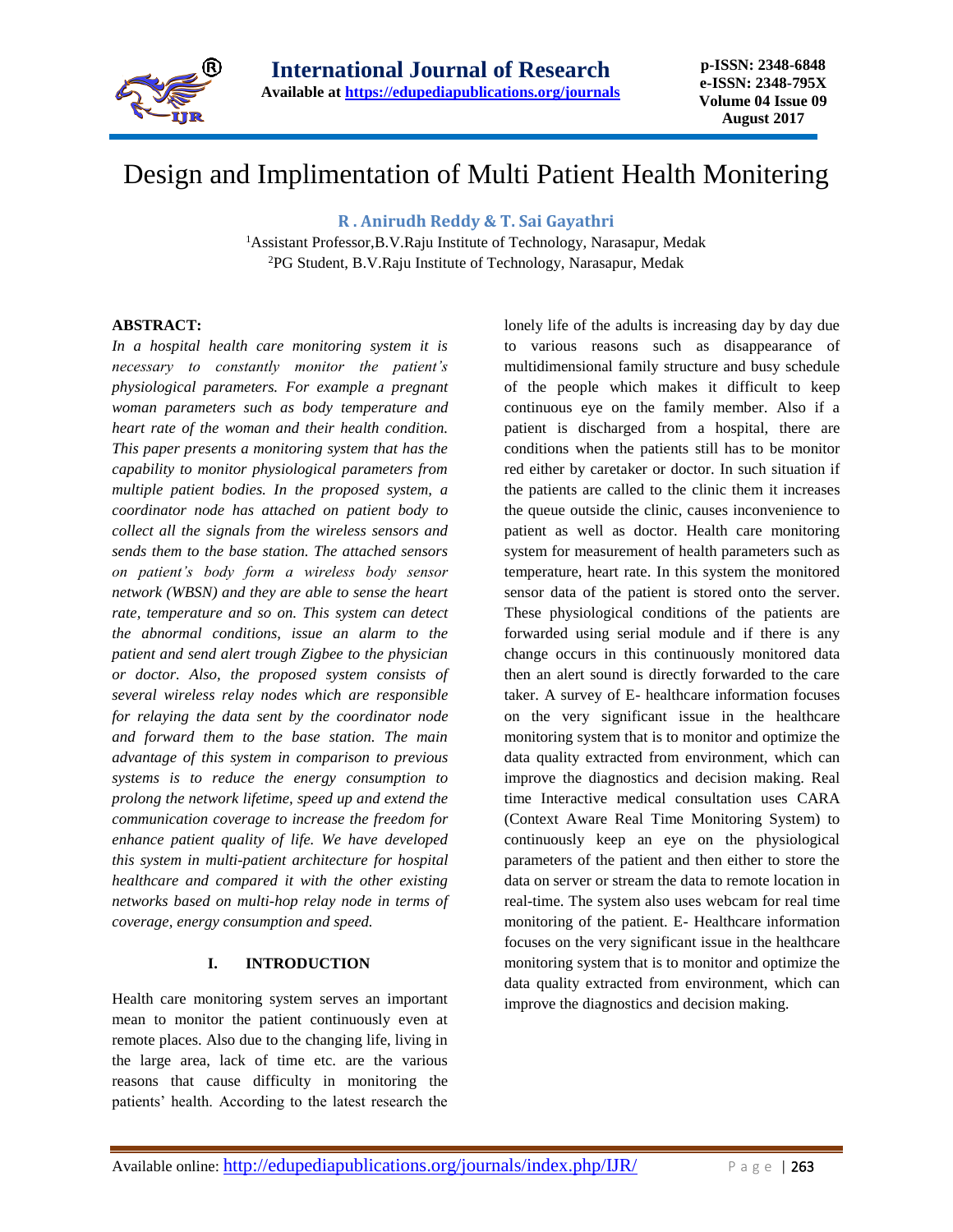

Block diagram



Fig: 1 NODE-1 & 2: Patient monitoring systems



Fig 2: Doctor's mobile monitoring terminal

#### **II. LITERATURE REVIEW**

An Embedded System is a combination of computer hardware and software, and perhaps additional mechanical or other parts, designed to perform a specific function. A good example is the microwave oven. Almost every household has one, and tens of millions of them are used every day, but very few people realize that a processor and software are involved in the preparation of their lunch or dinner. This is in direct contrast to the personal computer in the family room. It too is comprised of computer hardware and software and mechanical components (disk drives, for example). However, a personal computer is not designed to perform a specific function rather; it is able to do many different things. Many people use the term general purpose computer to make this distinction clear. As shipped, a generalpurpose computer is a blank slate; the manufacturer does not know what the customer will do wish it. One customer may use it for a network file server another may use it exclusively for playing games, and a third may use it to write the next great American novel. Frequently, an embedded system is a component within some larger system. For example, modern cars

and trucks contain many embedded systems. One embedded system controls the anti-lock brakes, other monitors and controls the vehicle's emissions, and a third displays information on the dashboard. In some cases, these embedded systems are connected by some sort of a communication network, but that is certainly not a requirement. At the possible risk of confusing you, it is important to point out that a general-purpose computer is itself made up of numerous embedded systems. For example, my computer consists of a keyboard, mouse, video card, modem, hard drive, floppy drive, and sound cardeach of which is an embedded system. Each of these devices contains a processor and software and is designed to perform a specific function. For example, the modem is designed to send and receive digital data over analog telephone line. That's it and all of the other devices can be summarized in a single sentence as well. If an embedded system is designed well, the existence of the processor and software could be completely unnoticed by the user of the device. Such is the case for a microwave oven, VCR, or alarm clock. In some cases, it would even be possible to build an equivalent device that does not contain the processor and software. This could be done by replacing the combination with a custom integrated circuit that performs the same functions in hardware. However, a lot of flexibility is lost when a design is hard-cooled in this way. It is mush easier, and cheaper, to change a few lines of software than to redesign a piece of custom hardware.

#### **III. DESIGN APPROACH**

This proposed patient monitoring has 2 sensors. First one is a temperature sensor, second is Heartbeat sensor and This project is very useful since the doctor can monitor patient health parameters just by Doctor's Mobile monitoring Terminal .In a hospital health care monitoring system it is necessary to constantly monitor the patient's physiological parameters. For example a pregnant woman parameters such as body temperature and heart rate of the woman and their health condition. This paper presents a monitoring system that has the capability to monitor physiological parameters from multiple patient bodies. In the proposed system, a coordinator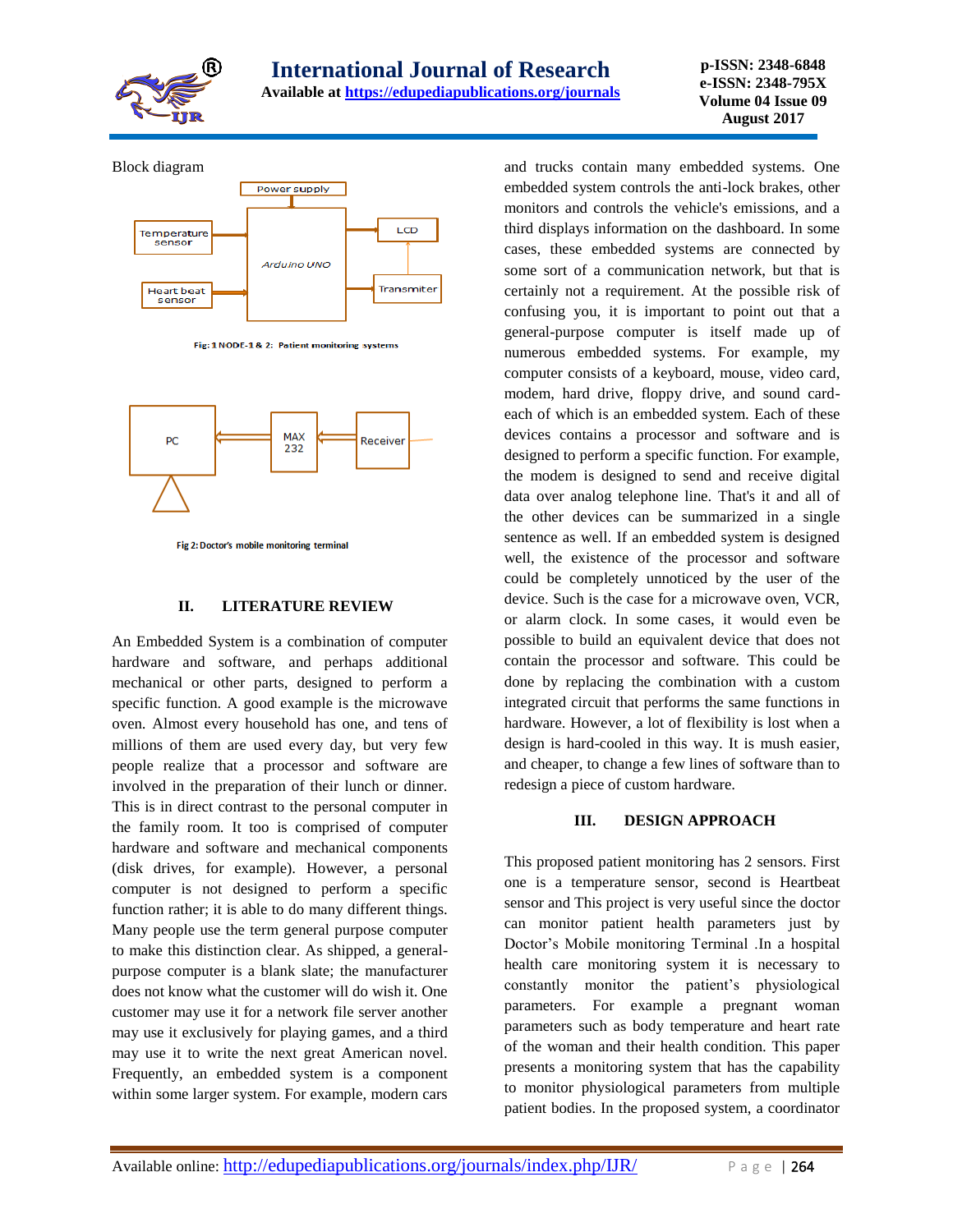

**p-ISSN: 2348-6848 e-ISSN: 2348-795X Volume 04 Issue 09 August 2017**

node has attached on patient body to collect all the signals from the wireless sensors and sends them to the base station. The attached sensors on patient's body form a wireless body sensor network (WBSN) and they are able to sense the heart rate, temperature and so on. This system can detect the abnormal conditions, issue an alarm to the patient and send a SMS/E-mail to the physician. Also, the proposed system consists of several wireless relay nodes which are responsible for relaying the data sent by the coordinator node and forward them to the base station. The main advantage of this system in comparison to previous systems is to reduce the energy consumption to prolong the network lifetime, speed up and extend the communication coverage to increase the freedom for enhance patient quality of life. We have developed this system in multi-patient architecture for hospital healthcare and compared it with the other existing networks based on multi-hop relay node in terms of coverage, energy consumption and speed. The Arduino UNO board continuously reads input from these 2 sensors. Then it sends this data to the cloud by sending this data to particular base systems. Then this action of sending data to Zigbee is repeated after a particular interval of time. For example in this project, we have sent data after every 30 seconds.



#### Fig 3(a): Arduino board

The Arduino board exposes most of the microcontroller's I/O pins for use by other circuits. The Diecimila,  $^{[a]}$  $^{[a]}$  $^{[a]}$  Duemilanove,  $^{[b]}$  $^{[b]}$  $^{[b]}$  and current Uno $^{[c]}$  $^{[c]}$  $^{[c]}$ provide 14 digital I/O pins, six of which can produce [pulse-width modulated](https://en.wikipedia.org/wiki/Pulse-width_modulation) signals, and six analog inputs, which can also be used as six digital I/O pins.



Fig 3(b): Arduino board pins

These pins are on the top of the board, via female 0.1-inch (2.54 mm) headers. Several plug-in application shields are also commercially available. The Arduino Nano, and Arduino-compatible Bare Bones Board<sup>[\[15\]](https://en.wikipedia.org/wiki/Arduino#cite_note-18)</sup> and Boarduino<sup>[\[16\]](https://en.wikipedia.org/wiki/Arduino#cite_note-19)</sup> boards may provide male header pins on the underside of the board that can plug into solderless breadboards. Many Arduino-compatible and Arduino-derived boards exist. Some are functionally equivalent to an Arduino and can be used interchangeably. Many enhance the basic Arduino by adding output drivers, often for use in school-level education, to simplify making buggies and small robots. Others are electrically equivalent but change the form factor, sometimes retaining compatibility with shields, sometimes not. Some variants use different processors, of varying compatibility.

#### **Heart beat sensor**



Fig 4: Heart beat sensor

This heart beat sensor is designed to give digital output of heat beat when a finger is placed inside it .When the heart detector is working, the top-most LED flashes in unison with each heart beat. This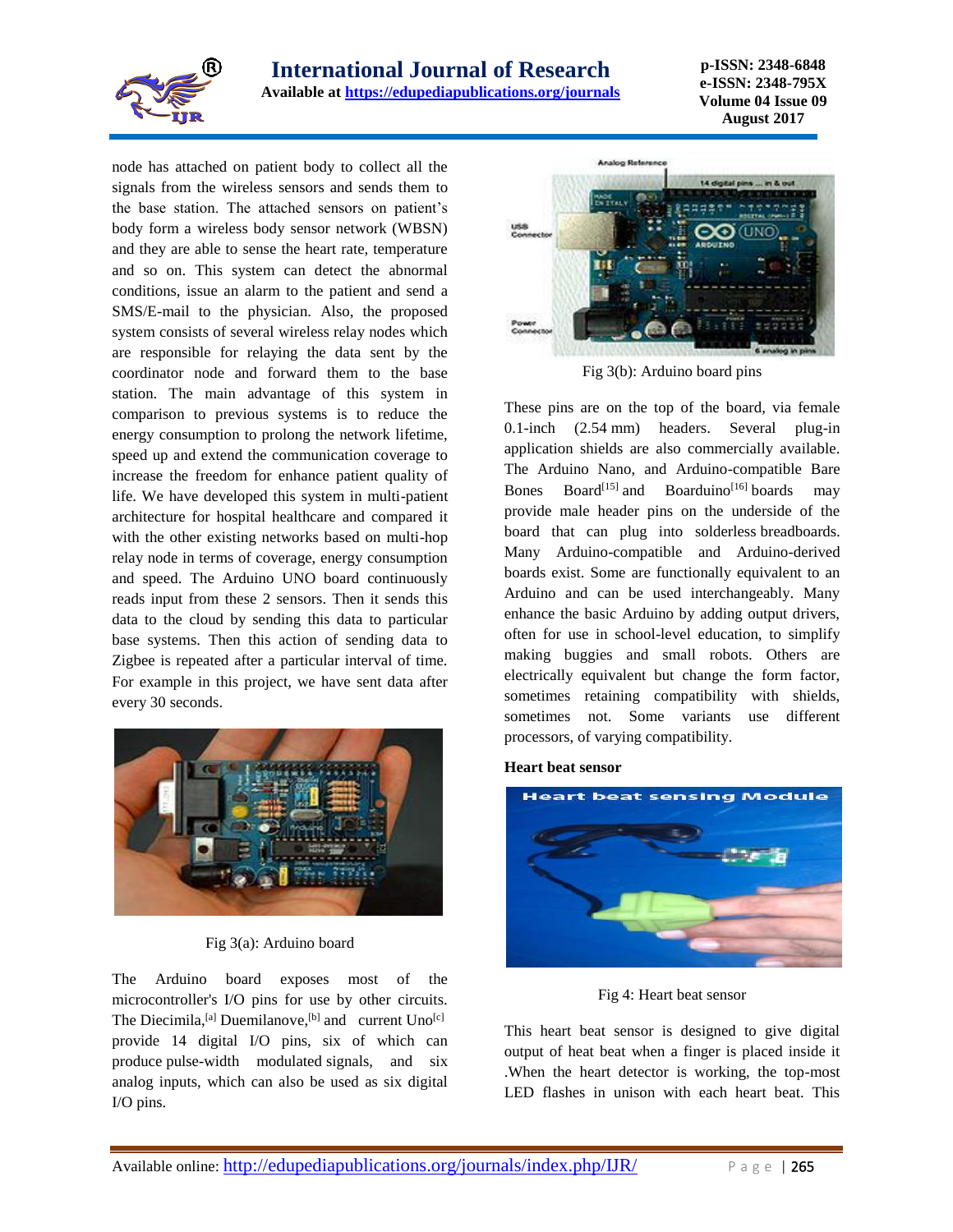

digital output can be connected to microcontroller directly to measure the Beats per Minute (BPM) rate. It works on the principle of light modulation by blood flow through finger at each pulse.



Fig 5: Heart beat sensor construction

The sensor consists of a super bright red LED and light detector. The LED needs to be super bright as the light must pass through finger and detected at other end. Now, when the heart pumps a pulse of blood through the blood vessels, the finger becomes slightly more opaque and so less light reached the detector. With each heart pulse the detector signal varies. This variation is converted to electrical pulse. This signal is amplified and triggered through an amplifier which outputs +5V logic level signal. The output signal is also indicated on top by a LED which blinks on each heart beat. The pulse signal is applied to the input of Arduino uno which is monitored by the program whenever this input goes high. Internally to Arduino uno , there is a counter which counts how many 1ms intervals there are between two high going heart beat pulses. This number is then divided by 60,000 and the result is the pulse rate. For example, if the pulse rate is 60 BPM (beats per minute) there will be a pulse every second. The duration of one heart beat will be one seconds or 1000 x 1ms. Dividing 60,000 by 1000 will give the correct result of 60 which is shown on the display. If there is invalid result (BPM>200) it is invalid and waits for next cycle. The code does not average reading, but shows instantly. To steady reading averaging of 10 past values can be implemented.

#### **Temperature Sensor (LM 358)**

These devices consist of two independent, high-gain, frequency-compensated Operational Amplifiers designed to operate from a single supply over a wide range of voltages. Operation from split supplies also is possible if the difference between the two supplies

is 3 V to 32 V (3 V to 26 V for the LM2904 , and VCC is at least 1.5 V more positive than the input common-mode voltage. The low supply-current drain is independent of the magnitude of the supply voltage. Applications include transducer Amplifiers dc amplification blocks, and all the conventional Operational Amplifier circuits that now CAN be implemented more easily in single-supply-voltage systems. For example, these devices CAN be operated directly from the standard 5-V supply used in digital systems and easily provide the required Interface electronics without additional 5-V supplies. Complete LM358 datasheet specifications. The LM358 series consists of two independent, high gain, internally frequency compensated operational amplifiers which were designed specifically to operate from a single power supply over a wide range of voltages. Operation from split power supplies is also possible and the low power supply current drain is independent of the magnitude of the power supply voltage.

LM 358 consist of two independent, high gain, internally frequency compensated operational amplifiers which were designed specifically to operate from a single power supply over a wide range of voltage. Operation from split power supplies is also possible and the low power supply current drain is independent of the magnitude of the power supply voltage.

Application areas include transducer amplifier, DC gain blocks and all the conventional OP-AMP circuits which now can be easily implemented in single power supply systems.



Fig 6: Pin diagram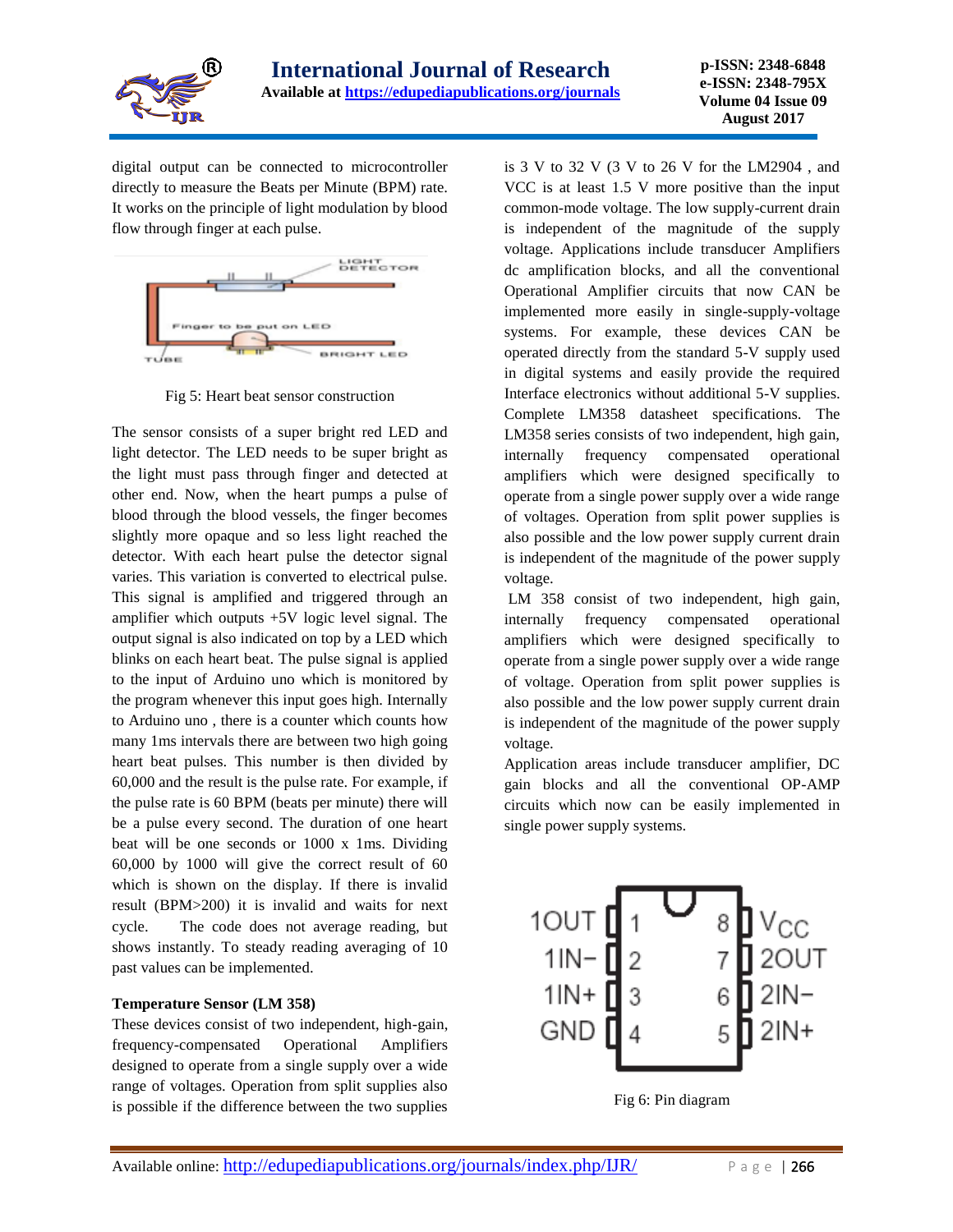

## **ZIGBEE Module**



Fig 7: Zigbee module

Several standards currently exist for wireless networks, including Bluetooth, WiFi, and WiMax. Zigbee is a new standard for wireless sensor and control networks. It has the following characteristics:

- Low battery consumption. A Zigbee end device should operate for months or even years without needing its battery replaced.
- Low cost.
- Low data rate. The maximum data rate for a Zigbee device is 250Kbps.
- Easy to implement.
- Supports up to 65,000 nodes connected in a network.
- Zigbee can automatically establish its network.
- Zigbee uses small packets compared with Wife and Bluetooth.

Shows a comparison of Zigbee characteristics with those of WiFi and Bluetooth.shows that Bluetooth, while similar in functionality to Zigbee, does not offer the range of topologies, and its standby current is nearly 70 times more than ZigBee. Of the three wireless networks under comparison, ZigBee is the only one that offers mesh topology. In addition, a ZigBee end device can be in sleep mode and still keep its association with its network. Zigbee is considered a more sophisticated network when compared to either Bluetooth or Wifi. the needs of communication of data with simple structure like the data from the sensors. The explosion in [wireless](http://www.engineersgarage.com/articles/wireless_communication) [technology](http://www.engineersgarage.com/articles/wireless_communication) has seen the emergence of many standards, especially in the industrial, scientific and medical (ISM) radio band. There have been a multitude of proprietary protocols for control applications, which bottlenecked interfacing. Need for a widely accepted standard for communication

between sensors in low data rate wireless networks was felt. As an answer to this dilemma, many companies forged an alliance to create a standard which would be accepted worldwide. It was this Zigbee Alliance that created Zigbee. [Bluetooth](http://www.engineersgarage.com/contribution/difference-between-bluetooth-and-wifi) and [Wi-Fi](http://www.engineersgarage.com/contribution/difference-between-bluetooth-and-wifi) should not be confused with Zigbee. Both Bluetooth and Wi-Fi have been developed for communication of large amount of data with complex structure like the media files, software etc.

**ZigBee offers basically four kinds of different services:**

•Extra Encryption services (application and network keys implement extra 128b AES encryption)

•Association and authentication(only valid nodes can join to the network).

•Routing protocol: AODV, a reactive ad hoc protocol.

•Application Services: An abstract concept called "cluster" is introduced. Each node belongs to a predefined cluster and can take a predefined number of actions. Example: the "house light system cluster" can perform two actions: "turn the lights on", and "turn the lights off

#### **Security in Zigbee:**

Triple Security in ZigBee: Link, Network and Application layer Encryptions

XBee ZigBee networks may use three different keys: **Link Key**: it is used to send the 'Network Key' cyphered. If this key is set to zero, then the key will be sent without cyphering to the joining nodes. Setting this key using Waspmote API is as simple as:

## **xbeeZB.setLinkKey("link\_key\_secret\_");**

**Network Key**: it is used to cypher all the data sent within the network. Setting this key using Waspmote API is as simple as:

## **xbeeZB.setNetworkKey("network\_key\_encr");**

**Application Key**: it is used to cypher the data at the application layer. It is unique between each pair of nodes. This key is not configurable, though we must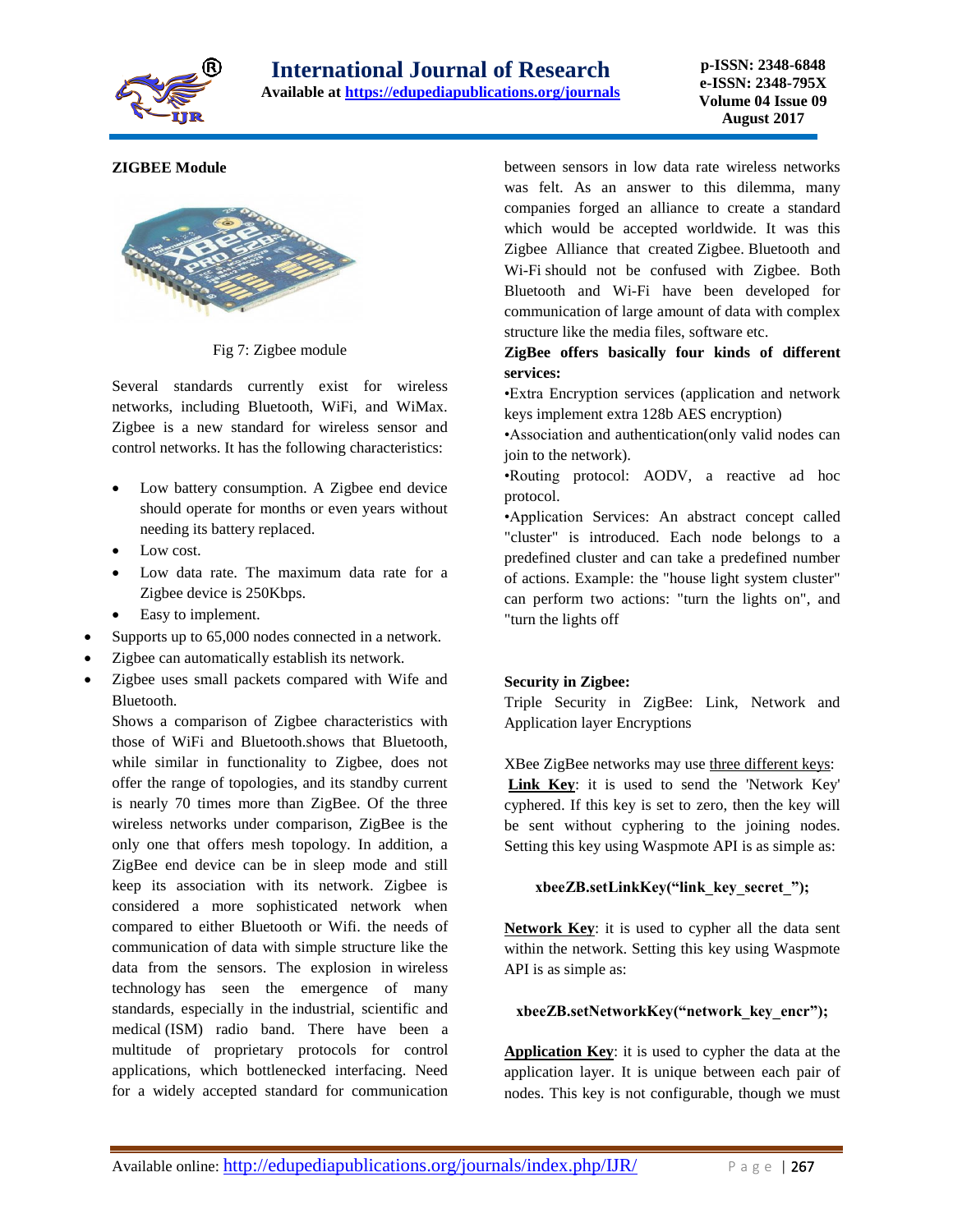

**p-ISSN: 2348-6848 e-ISSN: 2348-795X Volume 04 Issue 09 August 2017**

specify if it is going to be used or not with the following function:

### **xbeeZB.setAPSencryption(XBEE\_ON);**



**IV. RESULT**

Fig 8(a): Readings of patient 1



Fig 8(b): Readings of patient 2

| So Flash Magic Terminal - COM4, 9600           | $-10$<br>$\overline{\mathbf{x}}$ |
|------------------------------------------------|----------------------------------|
| Options                                        |                                  |
| Qutput >>                                      |                                  |
| PATIENT-2 REPORTING                            |                                  |
| TEMP: 37.60<br>HB: 78                          |                                  |
| TEMP: 37.60<br>HB: 78                          |                                  |
| TEMP: 37.60<br>HB: 78<br>TEMP: 37.60<br>HB: 78 |                                  |
|                                                |                                  |
|                                                |                                  |
| PATIENT-2 REPORTING                            |                                  |
| TEMP: 38.09<br>HB: 75                          |                                  |
| TEMP: 38.09<br>HB: 75                          |                                  |
| TEMP: 38.09<br>HB: 75<br>TEMP: 38.09<br>HB: 75 |                                  |
|                                                |                                  |
|                                                |                                  |
| PATIENT-1 REPORTING                            |                                  |
| TEMP: 40.04<br>HB: 80                          |                                  |
| TEMP: 40.04<br>HB: 80                          |                                  |
| TEMP: 40.04<br>HB: 80                          |                                  |
| TEMP: 40.04<br>HB: 80                          |                                  |
| $\epsilon$                                     |                                  |
|                                                |                                  |
| $lnput$ >>                                     |                                  |
| 221                                            |                                  |
|                                                |                                  |
|                                                |                                  |
|                                                |                                  |
|                                                |                                  |

Fig 8(c): Readings in doctors terminal

## **V. ADVANTAGES**

1) Monitoring proves really helpful when we need to monitor & record and keep track of changes in the health parameters of the patient over the period of time. So with the IOT health monitoring, we can have the database of these changes in the health parameters. Doctors can take the reference of these changes or the history of the patient while suggesting the treatment or the medicines to the patient.

2) Hospital stays are minimized due to Remote Patient Monitoring.

3) Hospital visits for normal routine checkups are minimized.

4) Patient health parameter data is stored over the cloud. So it is more beneficial than maintaining the records on printed papers kept in the files. Or even the digital records which are kept in a particular computer or laptop or memory device like pen- drive. Because there are chances that thesse devices can get corrupt and data might be lost. Whereas, in case of IOT, the cloud storage is more reliable and does have minimal chances of data loss.

#### **VI. FUTURE DEVELOPMENT**

We can add a GPS module in patient health care monitoring using Arduino Uno and wife module project. This GPS module will find out the position or the location of the patient using the longitude and latitude received. Then it will send this location to the cloud that is the IOT using the Wi-Fi module. Then doctors can find out the position of the patient in case they have to take some preventive action

#### **VII. CONCLUSION**

The developed system in the presented work is low cost, and light weight. It consists of sensing nodes. These nodes can be strategically placed on the human body and capable of creating a wireless sensor network (WSN) to monitor various physiological parameters. These parameters can be monitored for a long period of time and provide realtime feedback to the user and medical staff. The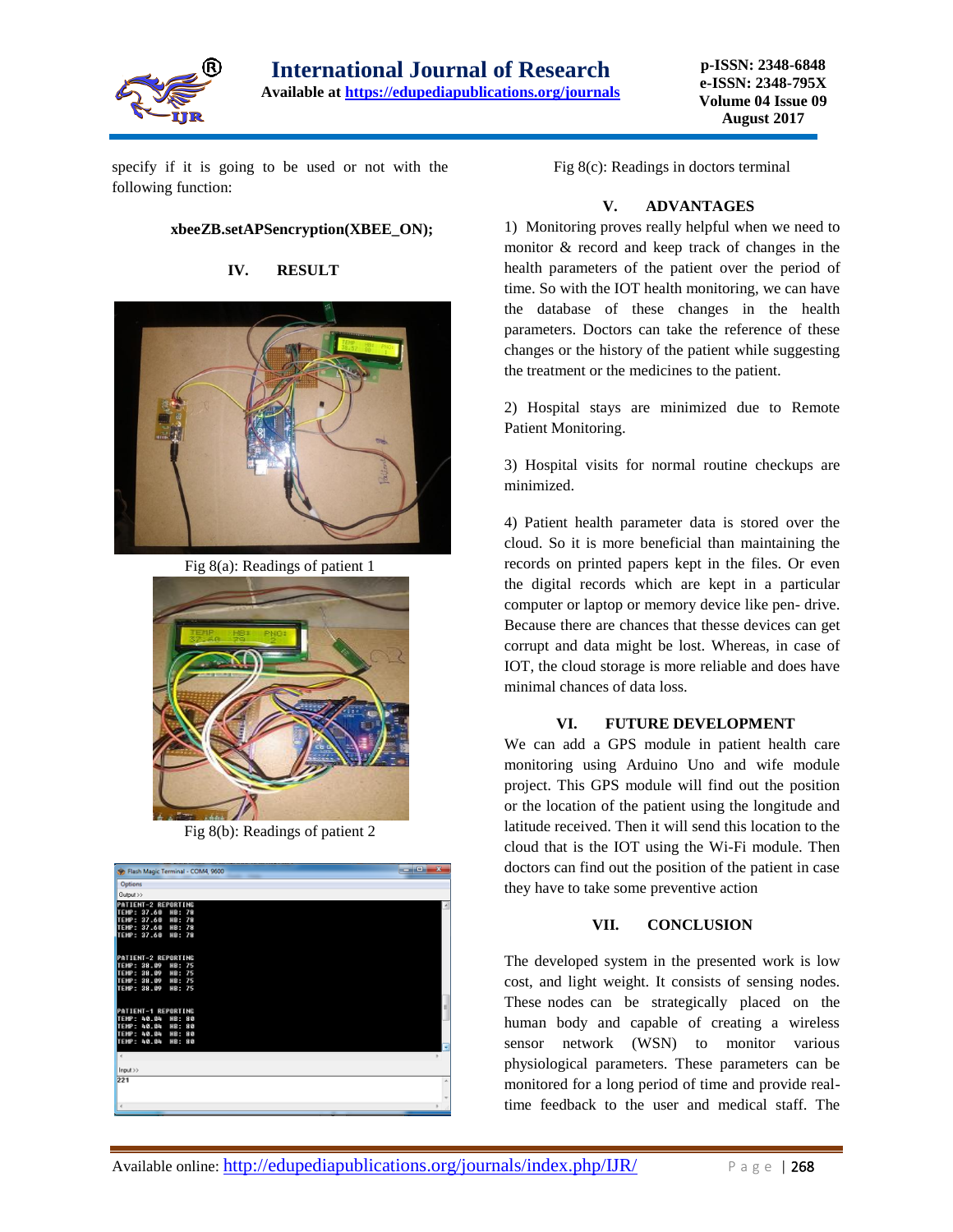

system is also capable of providing reliable and secure communication. A successful interaction among the Arduino UNO microcontroller and the different sensors fitted on the kit is achieved. The system further promises to revolutionize the health care monitoring approach. In this work temperature sensors are used to collect physiological data from patients. This healthcare monitoring sends an emergency notification message to the friends or relatives if any patient's health condition is critical.

## **VIII. REFERENCES**

- "Arduino [Introduction".](https://www.arduino.cc/en/guide/introduction) arduino.cc.
- David Kushner (2011-10-26). "The Making of [Arduino".](http://spectrum.ieee.org/geek-life/hands-on/the-making-of-arduino) [IEEE Spectrum.](https://en.wikipedia.org/wiki/IEEE_Spectrum)
- Justin Lahart (27 November 2009). ["Taking an](https://www.wsj.com/article/SB10001424052748703499404574559960271468066.html) [Open-Source Approach to Hardware".](https://www.wsj.com/article/SB10001424052748703499404574559960271468066.html) [The Wall](https://en.wikipedia.org/wiki/The_Wall_Street_Journal)  [Street Journal.](https://en.wikipedia.org/wiki/The_Wall_Street_Journal) Retrieved 2014-09-07.
- Hernando Barragán (2016-01-01). ["The Untold](http://arduinohistory.github.io/)  [History of Arduino".](http://arduinohistory.github.io/) Arduinohistory.github.io. Retrieved 2016-03-06.
- "Rhizome [Interview with Casey Reas and Ben](http://rhizome.org/editorial/2009/sep/23/interview-with-casey-reas-and-ben-fry/)  [Fry".](http://rhizome.org/editorial/2009/sep/23/interview-with-casey-reas-and-ben-fry/) 2009-09-23. Retrieved 2014-08-23.
- ["How many Arduinos are "in the wild?" About](http://www.adafruit.com/blog/2011/05/15/how-many-arduinos-are-in-the-wild-about-300000/)  [300,000".](http://www.adafruit.com/blog/2011/05/15/how-many-arduinos-are-in-the-wild-about-300000/) [Adafruit Industries.](https://en.wikipedia.org/wiki/Adafruit_Industries) May 15, 2011. Retrieved 2013-05-26.
- "Arduino FAQ [With David Cuartielles".](http://medea.mah.se/2013/04/arduino-faq/) [Malmö](https://en.wikipedia.org/wiki/Malm%C3%B6_University) [University.](https://en.wikipedia.org/wiki/Malm%C3%B6_University) April 5, 2013. Retrieved 2014-03-24.
- ["The arduino source code".](https://github.com/arduino/Arduino) The Arduino source code.
- ["Policy".](https://www.arduino.cc/en/Main/Policy) Arduino.cc. Retrieved 2013-01-18.
- ["Freeduino Open Designs".](http://www.freeduino.org/freeduino_open_designs.html) Freeduino.org. Retrieved 2008-03-03.
- ["Hardware Index".](https://www.arduino.cc/en/main/boards) Arduino Project. Retrieved 2013
- <https://www.arduino.cc/en/Main/Products>
- [https://www.wired.com/2012/10/arduino](https://www.wired.com/2012/10/arduino-due/)
- [due/](https://www.wired.com/2012/10/arduino-due/) "Optiboot Bootloader [for Arduino and Atmel](https://github.com/Optiboot/optiboot)  [AVR".](https://github.com/Optiboot/optiboot) Retrieved 2015-10-01.
- ["Bare Bones Board".](http://moderndevice.com/product/bare-bones-board-bbb-kit/)
- ["Boarduino".](https://www.adafruit.com/products/72)
- ["Redirect...".](http://smartprj.com/) smartprj.com.
- Schmidt, M. ["Arduino: A Quick Start Guide"], [Pragmatic Bookshelf,](https://en.wikipedia.org/wiki/Pragmatic_Bookshelf) January 22, 2011, Pg. 201
- [Linux and Open Source Hardware for IoT](https://www.linux.com/news/linux-and-open-source-hardware-iot)
- Brian Bench off (August 26, 2014). "New Chip Alert: [The ESP8266 Wife](http://hackaday.com/2014/08/26/new-chip-alert-the-esp8266-wifi-module-its-5/) Module (It's \$5)". [hackaday.](https://en.wikipedia.org/wiki/Hackaday) Retrieved 2015-06-24.
- Brian Bench off (September 6, 2014). "The Current [State of ESP8266](http://hackaday.com/2014/09/06/the-current-state-of-esp8266-development/) Development". [hackaday.](https://en.wikipedia.org/wiki/Hackaday) Retrieved 2015-06-24.
- ["Espressif Announces ESP8285 Wi-Fi Chip for](https://espressif.com/en/media_overview/news/espressif-announces-esp8285-wi-fi-chip-wearable-devices)  [Wearable Devices".](https://espressif.com/en/media_overview/news/espressif-announces-esp8285-wi-fi-chip-wearable-devices) Espressif. Mar 9, 2016. Retrieved 2016-07-10.
- Brian Benchoff (October 25, 2014). "An SDK for the [ESP8266 WiFi Chip".](http://hackaday.com/2014/10/25/an-sdk-for-the-esp8266-wifi-chip/) [hackaday.](https://en.wikipedia.org/wiki/Hackaday) Retrieved 2015-06- 24.
- Espressif Systems (July 29, 2015). ["Official SDK](http://bbs.espressif.com/viewforum.php?f=46/)  [release from Espressif for ESP8266".](http://bbs.espressif.com/viewforum.php?f=46/) [Espressif.](https://en.wikipedia.org/w/index.php?title=Espressif&action=edit&redlink=1) Retrieved 2015-08-08.
- <https://github.com/pfalcon/esp-open-sdk>
- Max Filipe (Feb 15, 2015). ["ESP8266 GCC](https://github.com/esp8266/esp8266-wiki/wiki/Toolchain)  [Toolchain".](https://github.com/esp8266/esp8266-wiki/wiki/Toolchain) Retrieved 2015-08-08.
- [1] Robert Mitchell and Ing-Ray Chen, "Behavior Rule Specification-Based Intrusion Detection for Safety Critical Medical Cyber
- Physical Systems", in proc.IEEE trans., vol. 12, no. 1, January/February 2015.
- [2] Kyungseo Park, Yong Lin, Vangelis Metsis, Zhengyi Le, Fillia Makedon,"Abnormal Human Behavioral Pattern Detection in
- Assisted Living Environments", in proc.Int.conf.,jan 2010.,pp9:1-9:8.
- [3] Biniyam Asfaw, Dawit Bekele, B. Eshete, A. Villafiorita, "Host-Based Anomaly Detection for Pervasive Medical Systems", in proc .5the conf.,Oct2010,pp.1-8.
- [4] Dinesh.C, Manimaran.P, Kadirvel.D.T, Anand.D, Joseph Daniel, " Automated Medical Reminder System Architecture Using
- Arduino", in proc. Conf., vol.3, Oct 2015.
- [5] Amna Abdullah, Asma Ismael, Aisha Rashid, Ali Abou-ElNour, andMohammed Tarique, "real time wireless health
- Monitoring application using mobile devices", in proc. Int.Jour. , Vol.7, No.3, May 2015.
- [6] Monicka.S, Suganya.C, Nithya Bharathi.S, Sindhu.A.P, "A Ubiquitous Based System for Health Care Monitoring",
- $\bullet$  Int.Jour. Vol 3, no. 4, July 2014.